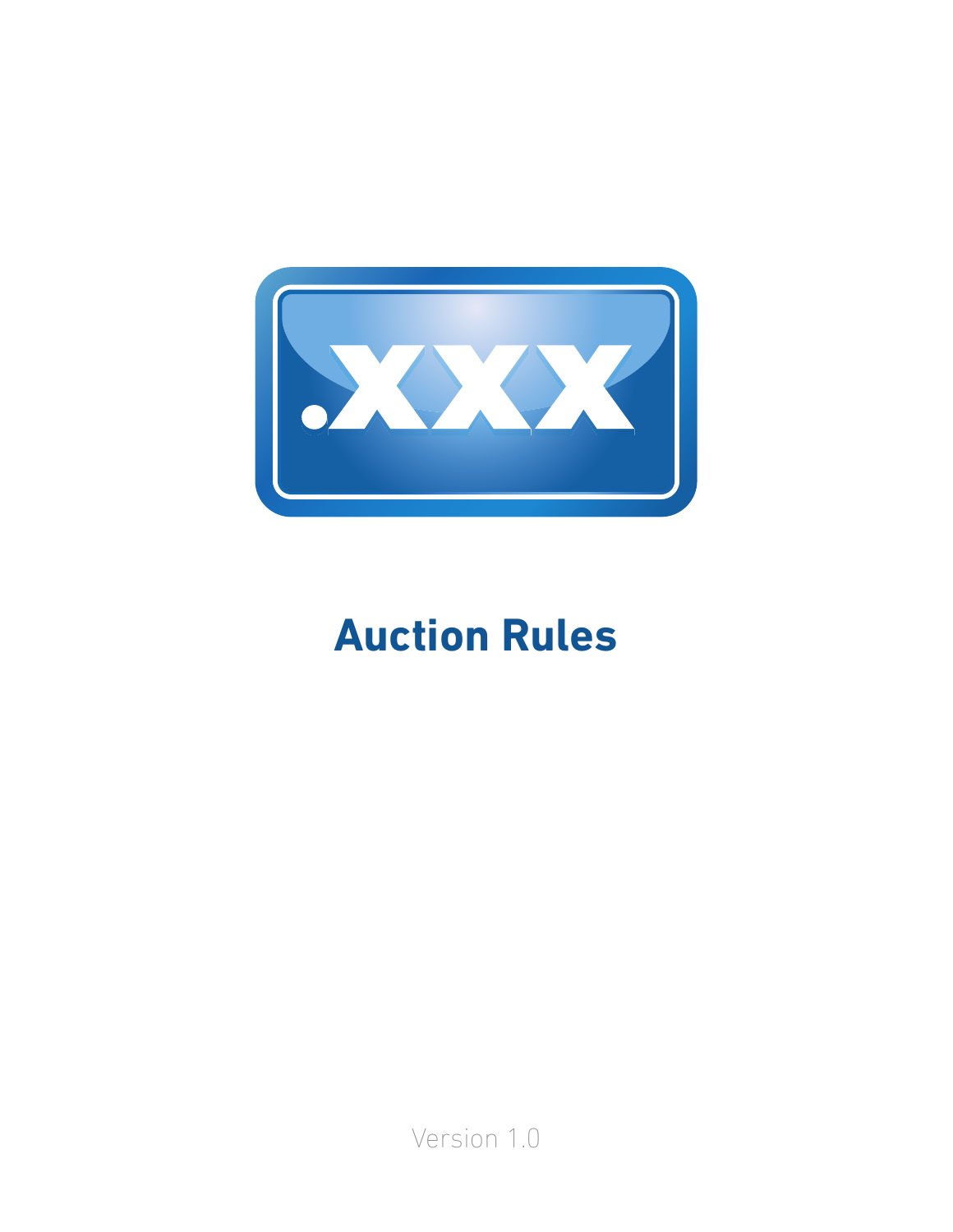## **Auction Rules**

#### **Introduction**

- a. This document is intended to provide potential .XXX auction participants with all the information they may need to know to successfully participate in .XXX auctions. Additional information including an FAQ, an Auction Video Tutorial and an Auction Guide is available on the auction site at http://www. auctions.XXX.
- b. Any questions about auctions may be directed to service@pool.com.
- c. Note that all times associated with auction scheduling are in GMT/UTC (Greenwich Mean Time/ Universal Time Coordinates).

#### **Auction Account**

- a. When you first submit your application to an accredited registrar, you will have a number of steps to follow before your domain is subject to auction. The Registry will conduct a series of validation steps including verifying your IP Rights (if applicable to you and as appropriate to the specific Sunrise you are participating in) as well as your membership status in the Sponsored Community. Once your application has been "accepted" it will be compared to other applications to determine if any are for the same domain name. If there are none, then your name will be allocated to you by the Registry, if you are a Sunrise A or Landrush applicant. If there is at least one other "competing" Sunrise A or Landrush application, then your name will be placed in auction. Note that if duplicate applications exist for the same name between Sunrise A and Landrush, then the Sunrise A applications will prevail.
- b. The data you provide in the domain application as submitted by you to your registrar (which may not necessarily be your whois data) will be used to automatically establish your Pool.com account. Note, this information is kept confidential and is only used to establish the data needed to process billing later in the auction process. In particular, your registrant email address is used as the primary login ID.
- c. Contact information that you have provided in the domain application as submitted by you to your registrar will also be used by Pool.com to contact you for ongoing auction and billing issues; Pool. com will not use it for other marketing purposes. If, for any reason, the contact information you have provided in the domain application as submitted by you to your registrar is inaccurate, you may lose the domains you have won in auction.
- d. When your auction account is created, we establish a unique bidder alias that is used to identify you to other auction participants. This bidder alias does not reflect any information about your account. You can change your bidder alias to one of your choosing but once set, it cannot be changed again.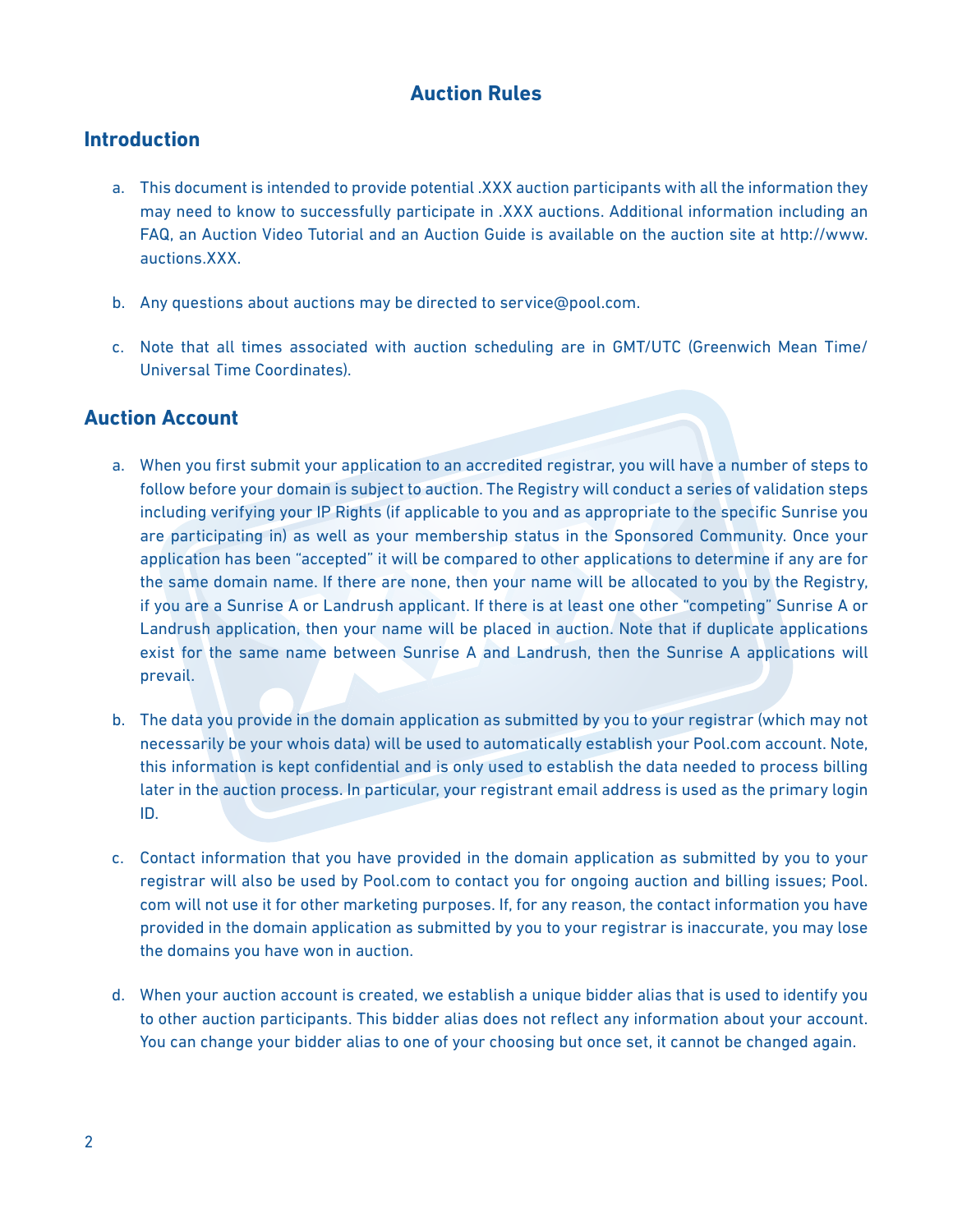- e. As soon as auctions are scheduled (they will not have started at this point) you will receive an "Account Activation Email" from no-reply@pool.com. In that email there will be a link that will allow you to activate your account. By clicking the link, you will be directed to the auction site at www. auctions.XXX where you will be prompted to enter a new password. In addition, you will be asked to verify your personal data and enter your credit card information.
- f. We use your credit card as a simple means to confirm your identity. When entered, we will place a pre-authorization (this is not a charge) for \$60USD against your card. The pre-authorization is never confirmed and will disappear off your account in a matter of days depending on your financial institution.
- g. Once you have entered your credit card data, you are now ready to place bids in .XXX Auctions. Note that if you plan to bid at higher levels (i.e. greater than \$8,000USD, you may also be subject to additional verification processes, see the Bidding section below).
- h. If you placed a pre-reservation with the Registry in advance of applications being accepted by registrars, you will be sent a "ReservantID" directly from the Registry that will identify you as a prereservant. This ReservantID must be entered prior to the start of your auctions in order for you to reap the benefits of having placed a pre-reservation (like being identified as the opening bidder at \$0USD). You will have two options to enter your ReservantID: the first during the account verification process and the second, at any time thereafter by clicking on the Preferences section of your auction account.
- i. It is your responsibility to safeguard your account userid and password. You accept full responsibility for any bids submitted, or modifications made to your account, using this password.
- j. You shall ensure that all information in your domain name applications and all Auction account information (including without limitation name, credit card information and email address) is at all times current, complete, and accurate. Any failure to keep your information current, including a failure to respond to requests by the Registry or Pool.com, is a material breach of the terms and conditions and may result in you being declared ineligible to participate in .XXX Auctions.

## **Bidding**

- a. Your Pool.com .XXX Auction account will give you access to all of your auctions that have been applied for using the same email address. It does not matter through which registrar you have submitted your application; all of your auctions will appear in your same Pool.com login, as long as you are using the same email address.
- b. Auctions follow a standard process flow: scheduled (upcoming), open and closed. You will receive an Auction Scheduled notice at least ten (10) days in advance of the auction starting. Once an auction starts (you will receive an Auction Start notice when an auction opens), you may place bids through the interface. Once closed, the auction is complete and if you are the winning bidder, you will proceed to the payment process.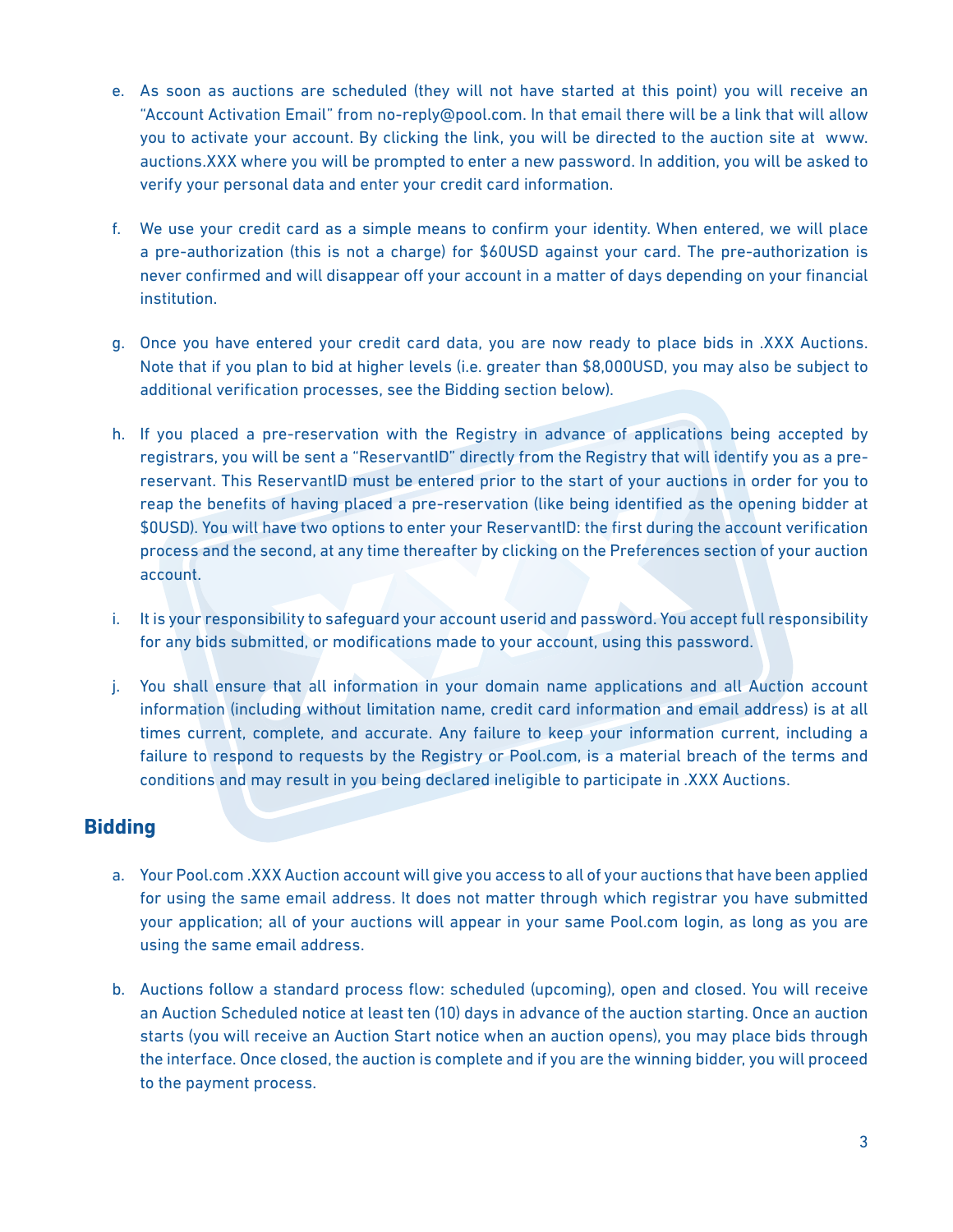- c. If you choose to bid for a particular domain and you are the highest bidder at the end of an auction, you are obligated to complete the transaction and pay Pool.com the amount of your winning bid. Carefully consider your bids prior to placing them - bids are not retractable under any circumstances.
- d. All bid placement is a two-step process. The first, allows you to enter your bid. Then, you will be prompted to confirm the bid you are placing to make sure there are no errors. Carefully review your bids before confirmation since any bid placed establishes your legal responsibility to complete the transaction up to that bid amount should the auction close with you as the winning bidder.
- e. If no bids are placed on a particular domain, the Registry will register the domain on behalf of the first customer (in the respective phase) to submit an application through a registrar (including prereservations received by the Registry for such domain, provided the ReservantID has been entered prior to the auction start).
- f. If you plan to place bids in excess of \$8,000USD, you will need to pre-qualify your account through a separate verification process. The application may be obtained in the "Preferences" section of your Pool.com account, simply click on the link for "PreQualification".
- g. If you are not prequalified, then any attempt to bid beyond \$8,000USD will result in the bid being rejected. Consider that it may take some time to process prequalification requests. It is strongly recommended that bidders complete the prequalification process well in advance of entering an auction to ensure you can place bids when required.
- h. You will know if you are winning the auction as the current auction price in the auction interface will be highlighted in green (if you are losing the auction the name will be in red). This appears in the list of auctions on the Open Auctions page. At the time you place your bid, the system will confirm that you are the current high bidder if your bid exceeds the current highest bid (which may not be the auction value if the previous high bid was a proxy bid). When an auction ends, the auction system sends a confirmation email to the winning bidder, explaining which domain they have acquired, and the amount paid for the domain.

## **Proxy Bidding**

- a. At any point in the auction, in order for a bid to be considered "valid" (acceptable by the system) it must be at least one bidding increment above the current auction value. For example, if the auction is currently priced at \$65USD and the bidding increment is \$10USD, then the lowest possible acceptable bid is \$75USD. The bidding increments change as the auction value increases. The bidding increment table is included in the FAQs on the auction site.
- b. Any bid placed that is more than a single increment above the current auction price is considered a proxy bid. The system will only bid that portion of the bid submitted necessary to assume the auction lead (unless an existing proxy bid is greater than the one you submit in which case the entire bid is placed and you would likely be automatically outbid by the system placing a bid on behalf of the competitor with a higher maximum bid). There can only be one maximum bid for any auction at any point in time that may or may not be the actual auction value.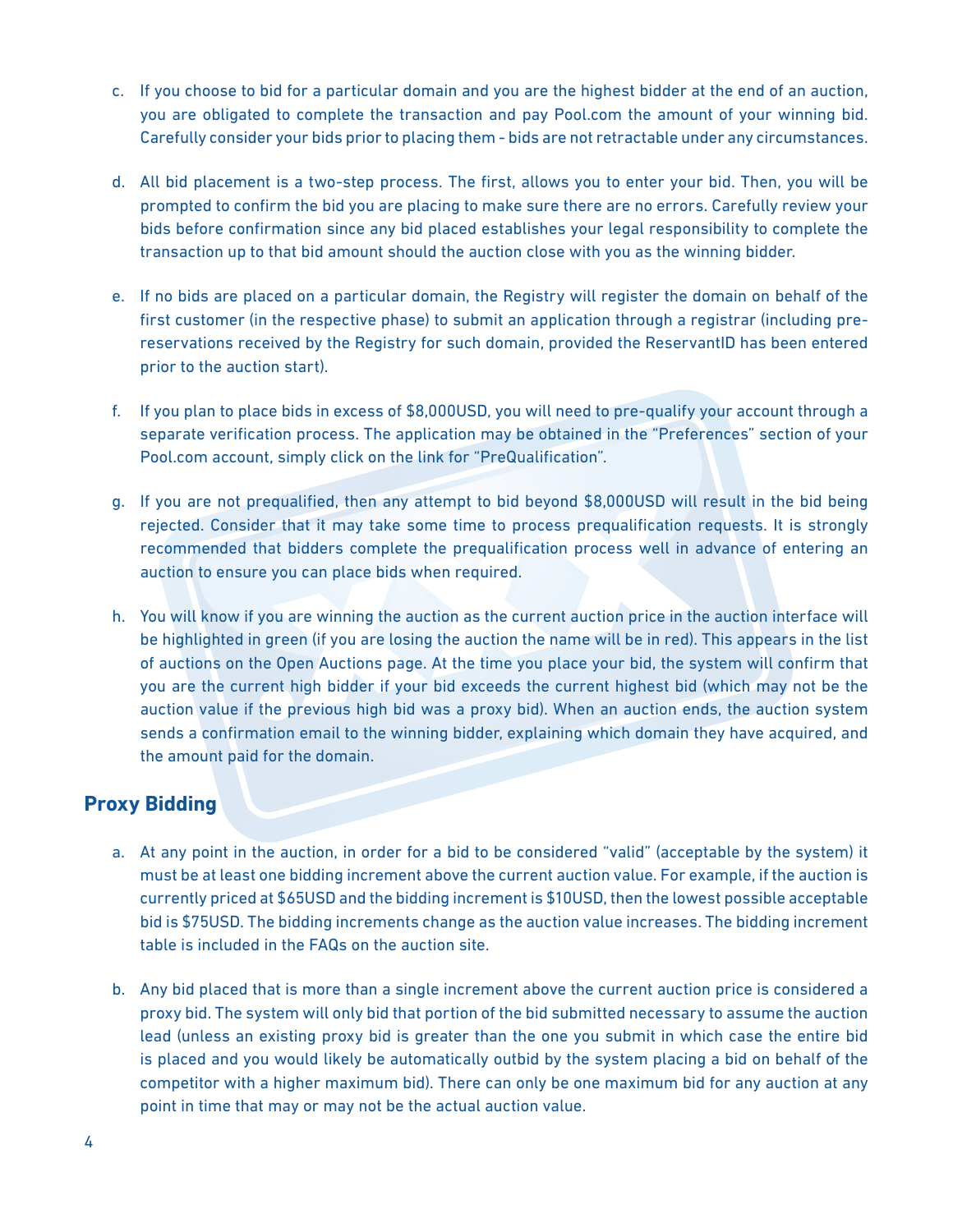- c. The auction system will continue to automatically bid on your behalf up to and including the value of your proxy bid (consider it your maximum) whenever you are outbid. You will see the same behavior if someone else has placed a high proxy bid and your bid is simply one increment above the current value. You may see the system immediately rebid on the proxy holder s behalf and thus retain the lead.
- d. If a valid bid submitted matches an existing maximum proxy bid, then the auction value will be set to that maximum bid and the first participant having placed that bid will retain the lead.
- e. A proxy bid is a convenient way for you to submit your maximum bid and allow the system to manage your bidding up to, but not exceeding, that amount on your behalf. Of course, if your maximum bid is exceeded, you will receive an "Outbid" email notification allowing you the opportunity to increase your maximum bid as appropriate.
- f. The value of a proxy bid is never displayed to other participants unless the auction value has surpassed the proxy bid value.

## **Extensions**

- a. The normal auction schedule lasts 7 (seven) days. Normally, auctions will start on Monday through Thursday and close one (1) week later. However, in the event of significant auction activity, an auction close may extend during the last twenty four (24) hours of scheduled operation.
- b. Auction extensions are meant to provide a mechanism that is fair for bidders in all time zones to respond to being outbid.
- c. An auction extension will occur whenever the auction lead changes in the last twenty four (24) hours of the schedule of an auction. The close will be revised to reflect a new closing time set at twenty four (24) hours after the change in auction lead occurred. Essentially, this means that a winning maximum bid has to remain unchallenged for a period of twenty four (24) hours before the auction will close.
- d. It is important to note that extensions are not simply based on the auction value changing since this could occur as a result of proxy bidding where the same bidder retains their lead. In this case, the maximum bid has not changed, the leader has not changed and therefore no extension will occur.

## **Auction Communications**

- a. Throughout the auction process you will receive ongoing email communications from Pool.com. These will originate from no-reply@pool.com. Please ensure this email address is whitelisted with your email provider to ensure important auction notices are not routed to your spam folder.
- b. Participants in an auction will receive email notifications for a variety of purposes. These include: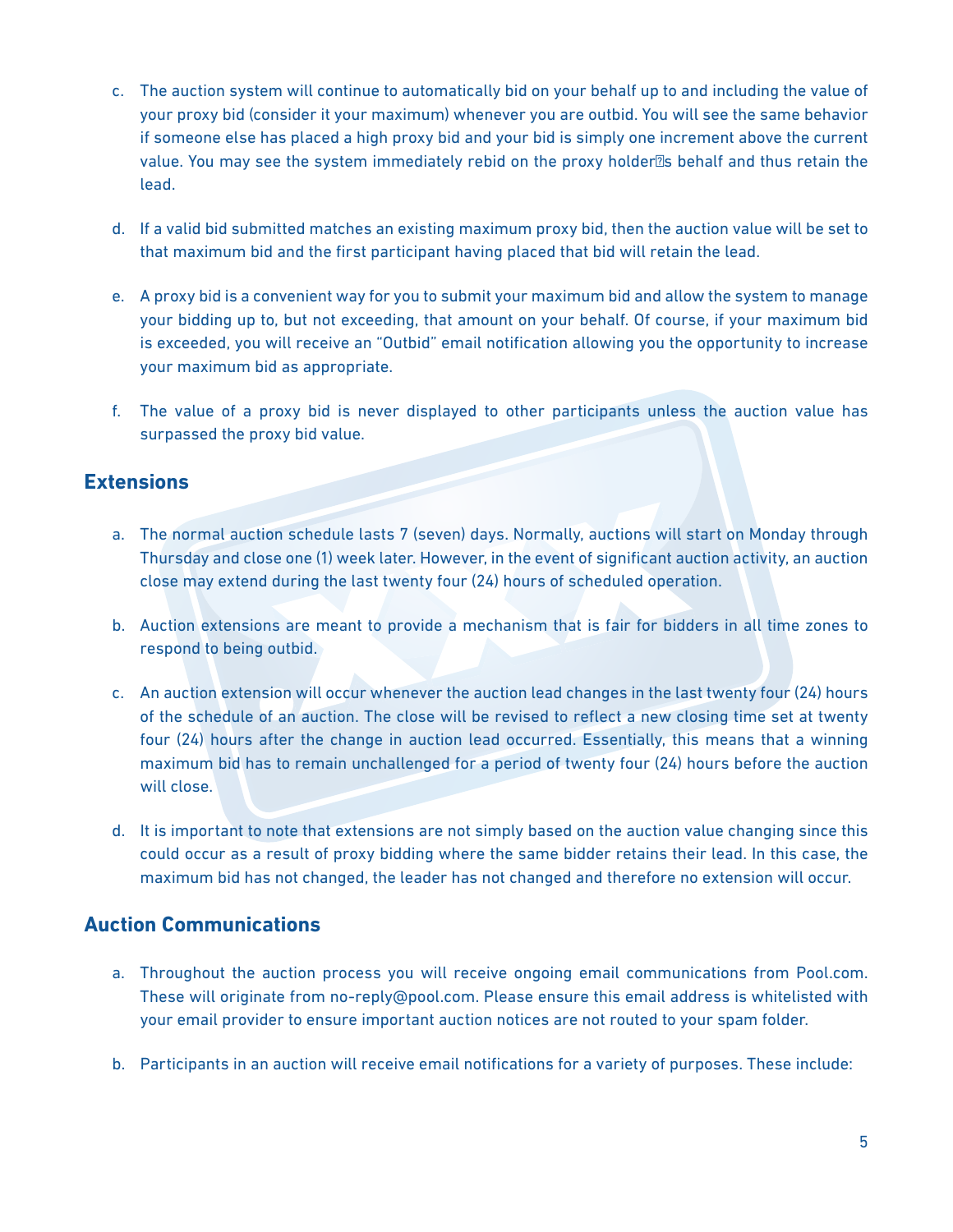- • Initial account verification (as explained in Section 2)
- • An auction is scheduled
- • An auction is started
- The participant has been outbid and they will lose the auction if no further action is taken
- • An auction end date/time has been extended
- • Last day auction notification (for participants who have not placed any bids for that auction)
- • The participant has won an auction
- • Request for payment
- • Confirmation of payment processed and allocation pending
- • Once a domain name is allocated, the Registry will contact registrars directly indicating the status of the application for all their participant's domain names. Registrars will then email registrants and/or resellers regarding the awarding or loss of a domain auction.

#### **Payment**

- a. All auctions are conducted and settled in USD (United States Dollars).
- b. The registrar through whom you submitted your application is responsible for collecting any registration fees from you independent of the auction fees (which will be collected by Pool.com). Any questions about registration fees should be directed to your registrar.
- c. Pool.com operates on a cumulative daily billing cycle so the payment method will depend on the amount due on that day and therefore will change as additional auctions close.
- d. The payment methods for specific thresholds are as follow:
	- • For amounts less than \$1,000USD the credit card specified on the account will be automatically billed.
	- For amounts from \$1,000USD to \$8,000USD the acceptable credit card transactions will be using "VerifiedByVISA" or "SecureMasterCard" which has a secondary authentication process. You may alternately choose to submit a wire transfer.
	- • For amounts greater than \$8,000USD a wire transfer will be required. The payee is responsible for any and all bank fees. You will want to pay special attention when submitting a wire payment to ensure that the full amount is sent to Pool.com meaning your bank is deducting their fees from you not from the payment to Pool.com.

## **Domain Allocation**

Upon successful completion of payment of auction fees, Pool.com will notify you directly through the email associated with your Pool.com .XXX account that your domain registration has been confirmed with the Registry using the domain application data as submitted by you to your registrar. It is your responsibility to ensure this email address is current. Pool.com has no role to play in the actual registration of your domain. This process happens external to and independent of Pool.com and may be changed by the Registry at any